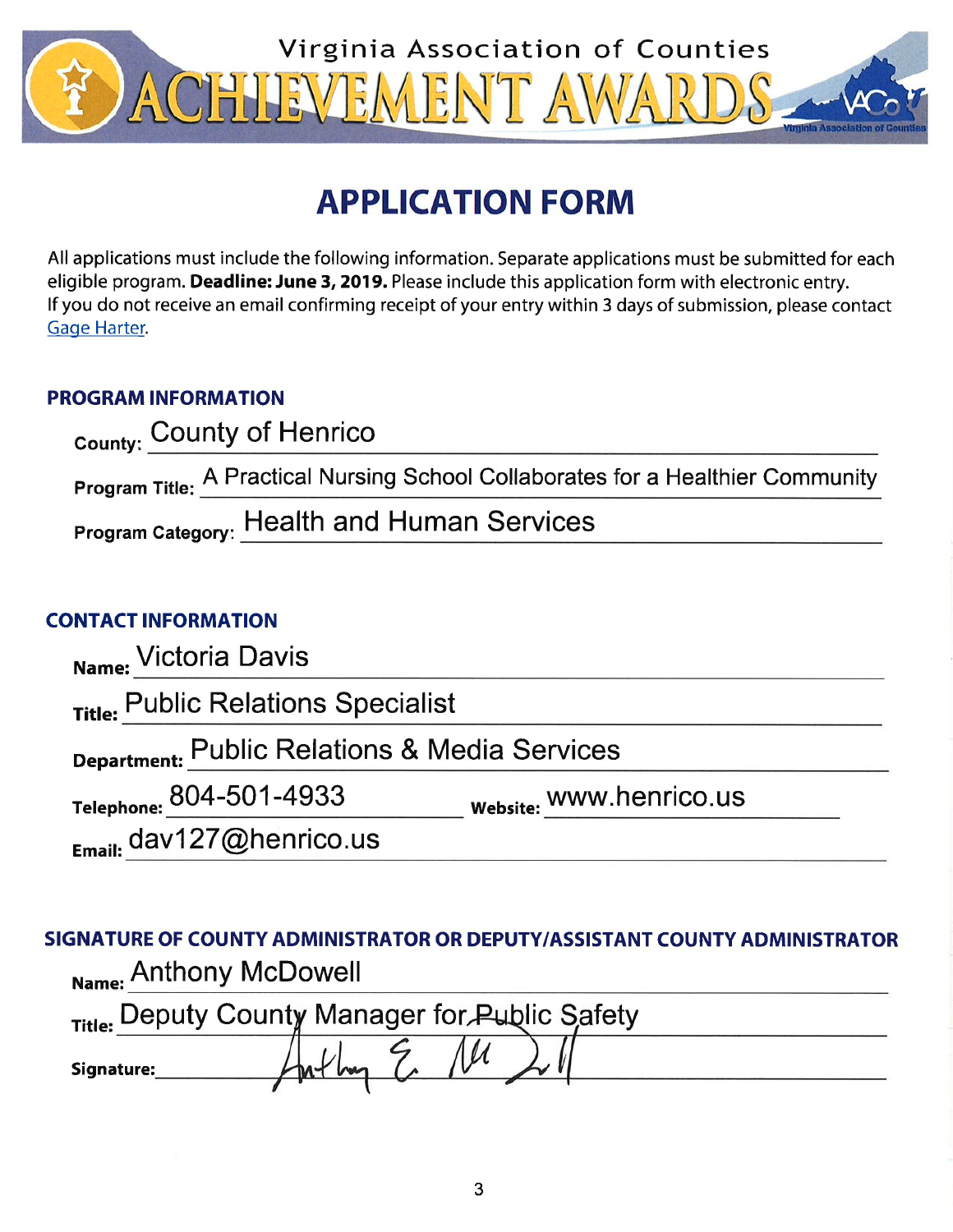## **Program Overview**

Henrico County Public Schools expresses a divisionwide commitment to every student by communicating a vision of inclusiveness: "The right to achieve. The support to succeed." The school division also embraces four critical cornerstones: student safety and wellness, academic growth, equity and opportunity, and relationships. As a part of Henrico County Public Schools, the mission of the school division's practical nursing program is to prepare nurses to provide people with safe, effective and culturally competent nursing care. Clinical sites are imperative and provide positive learning environments, enabling us to support our mission for our students.

In fall 2017 we formed an affiliation with Nationz Foundation to provide education and information related to HIV-prevention and overall health and wellness, while inspiring the community to take responsibility for its health.

Henrico County-St. Mary's Hospital School of Practical Nursing has assisted in providing canned foods for the group's food pantry, providing "Wellness Wednesdays," disseminating educational brochures, assisting with HIV testing, and working for prevention and wellness for people in Henrico County and the City of Richmond. This affiliation has benefited Henrico County citizens, Nationz Foundation and the school division's practical nursing program.

# **Problem/Challenge/Situation Faced by Locality**

As we look at trends in nursing and nursing curricula, we must increase our students' knowledge in public health and community nursing. Public health and community nursing is expected to grow by 18 percent by 2022. According to the U.S. Centers for Disease Control, the United States is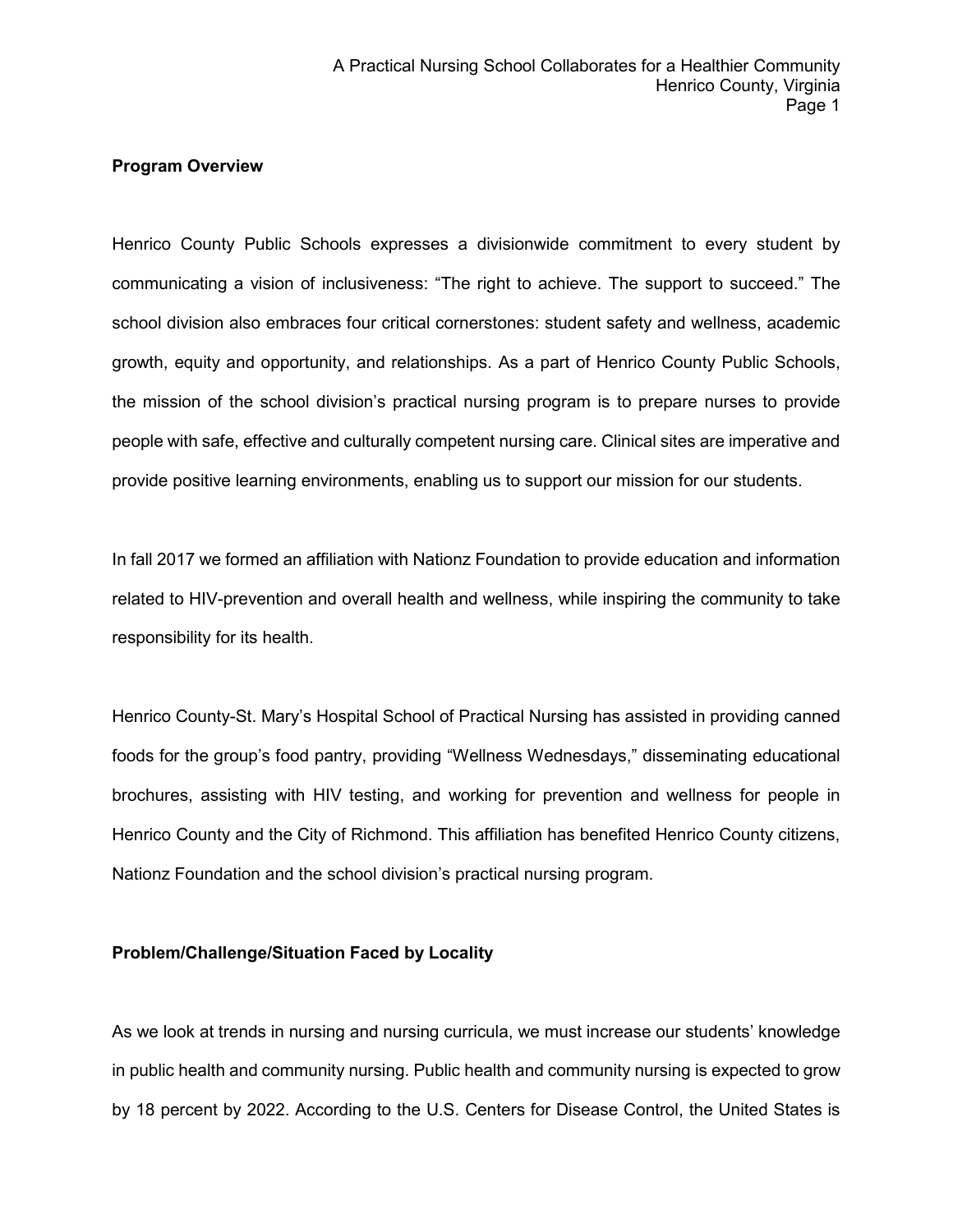experiencing a steep and sustained spike in sexually transmitted disease. The 2017 numbers surpass 2016 by more than 200,000 cases. Henrico County has reported more than 756 HIV positive cases and more than 2,100 have been reported in the City of Richmond. The collaboration with Nationz Foundation allows our nursing students to provide education and information related to HIV prevention and overall health and wellness. This opportunity helps Nationz Foundation with its overall mission, while supporting the nursing program and its efforts to expand community nursing.

## **How Program Fulfilled Awards Criteria**

This collaboration between our nursing school and a local nonprofit filled gaps in health care services and expertise in Henrico County and the City of Richmond. Our affiliation with Nationz has directly affected the health and wellness of the individuals in our community. Our partnership has helped provide food to those in need, education to high-risk populations, and supported the students in the school of nursing. This could be replicated in other localities with similar resources and challenges.

#### **How Program Was Carried Out**

The mission of Henrico County-St. Mary's Hospital School of Practical Nursing is to "provide a quality program of nursing education designed and committed to preparing practical nurses to provide safe, effective and culturally competent nursing care to individuals across the life span in a variety of health care settings of the 21st century." This guiding aim is coupled with Henrico County Public Schools' mission to "actively engage students in diverse learning experiences that inspire and empower them to become contributing citizens." Nationz Foundation works to create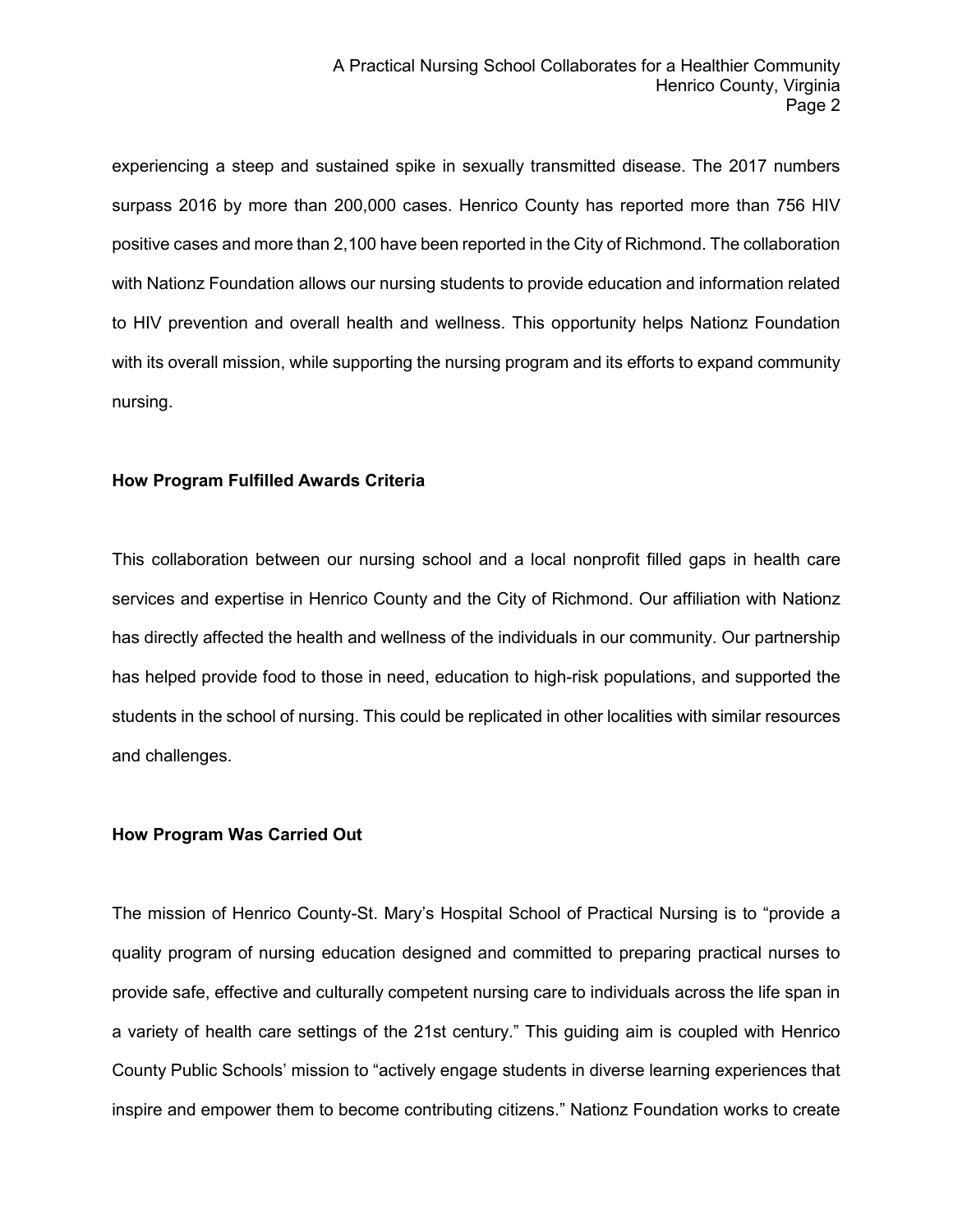a more inclusive Central Virginia for individuals who identify as lesbian, gay, bisexual, transgender, queer or questioning, intersex, and asexual or allied. Nationz Foundation actively disseminates information to the community related to HIV, STIs, and cancer. The foundation initiated a discussion with the school of nursing to assist in its efforts to promote wellness and community awareness to the citizens of Henrico County and the City of Richmond, in response to the high rate of poverty and increase in cases of HIV and STIs. According to the Virginia Department of Health, more than 70 new cases are detected every year. More than 80 percent of those with HIV are African American, and the fastest growing population with HIV are men who have sex with men. Nationz Foundation provides free HIV testing and helps with resources and referrals for treatment. With this connection, our nursing students are learning to educate people about prevention and promote wellness in our community. This affiliation has aided Nationz, while preparing practical nurses to provide safe, effective and culturally competent nursing care to individuals in our community.

Students earn extra credit for the HIV screening days, and the student with the most volunteer hours earns an "Excellence in Service" award at graduation. Wellness Wednesdays are part of students' leadership and management projects and the school provides materials for them to complete the projects.

#### **Financing and Staffing**

Few costs were involved in the affiliation agreement between Henrico County Public Schools and Nationz Foundation. All food items were donated for the food pantry by our students. Students have created educational materials about hypertension, oral health, nutrition, smoking cessation, stress reduction, effects of vaping and STIs, to name a few. These and other topics are presented on "Wellness Wednesdays" to provide education to the public. The nursing school pays for these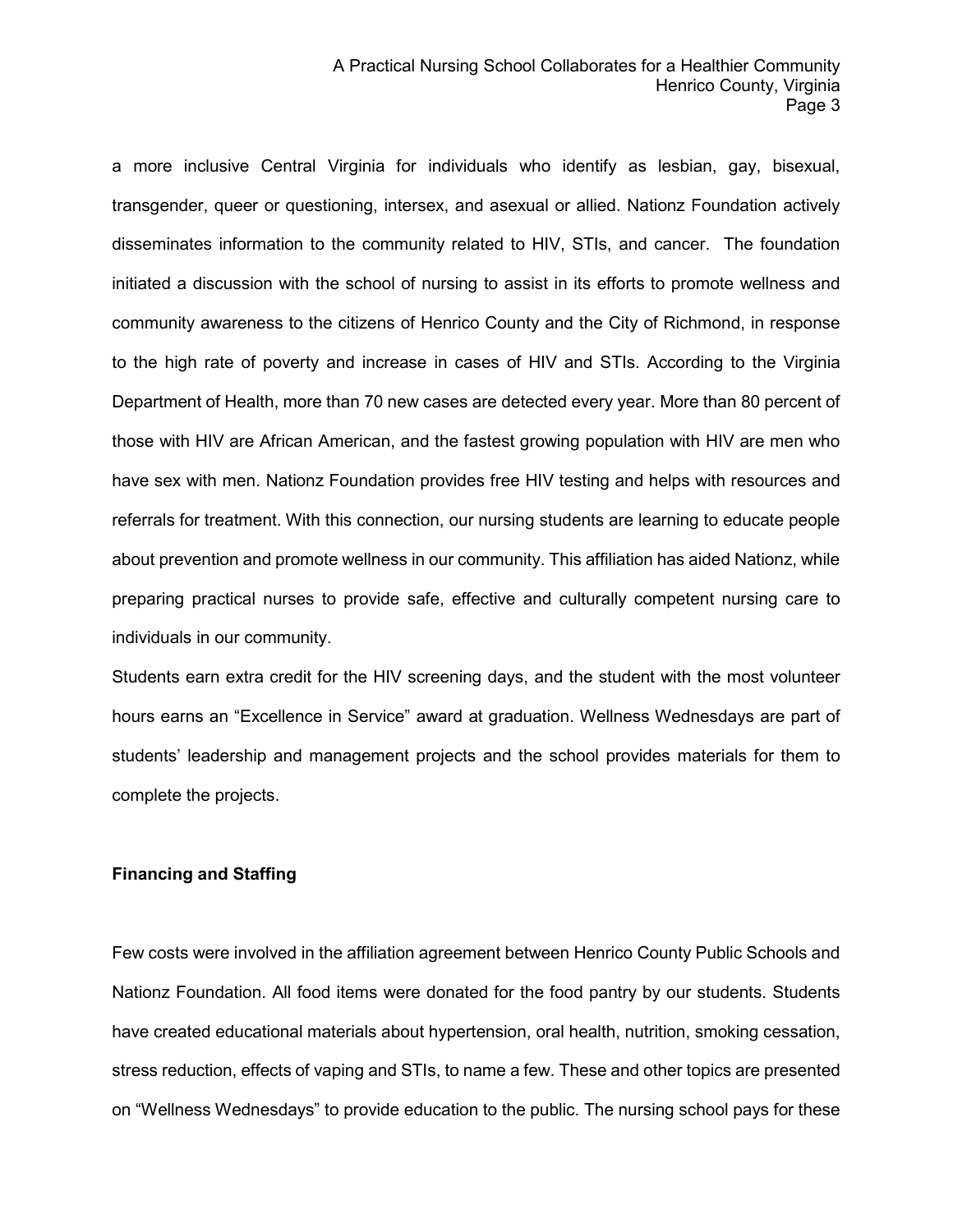materials and provides them to students. Students volunteer to assist with community outreach days to help with registration for free HIV testing and to promote wellness and prevention.

### **Program Results**

This year, our students have volunteered for Nationz Foundation for 734 hours, and have collected more than 5,000 food items for Nationz Foundation's food bank. In addition to these hours, each Leadership and Management course specialty section has one clinical day at Nationz. This day  $-$  a "Wellness Wednesday" is a chance for the students to provide our community with education on hypertension, heart disease, sexually transmitted infections, nutrition, oral health, smoking cessation and more. In addition to providing education on selected topics, students also participate in community-based HIV testing and education with the mobile Nationz Foundation unit. This has been a huge success for Nationz Foundation, as well as supporting the nursing program in its effort to expand community nursing.

The program filled gaps in health care services and expertise in Henrico County and the City of Richmond. Our affiliation with Nationz has directly affected the health and wellness of the individuals in our community. Our partnership has helped provide food to those in need, education to high-risk populations, and supported the students in the school of nursing.

#### **Brief Summary**

The mission of Henrico County Public Schools' practical nursing program is to prepare nurses to provide people with safe, effective and culturally competent nursing care.

The Nationz Foundation and the school of nursing formed a partnership to promote wellness and community awareness to the citizens of Henrico County and the City of Richmond, in response to the high rate of poverty and increase in cases of HIV and STIs. The collaboration with Nationz Foundation allows our nursing students to provide education and information, helps Nationz